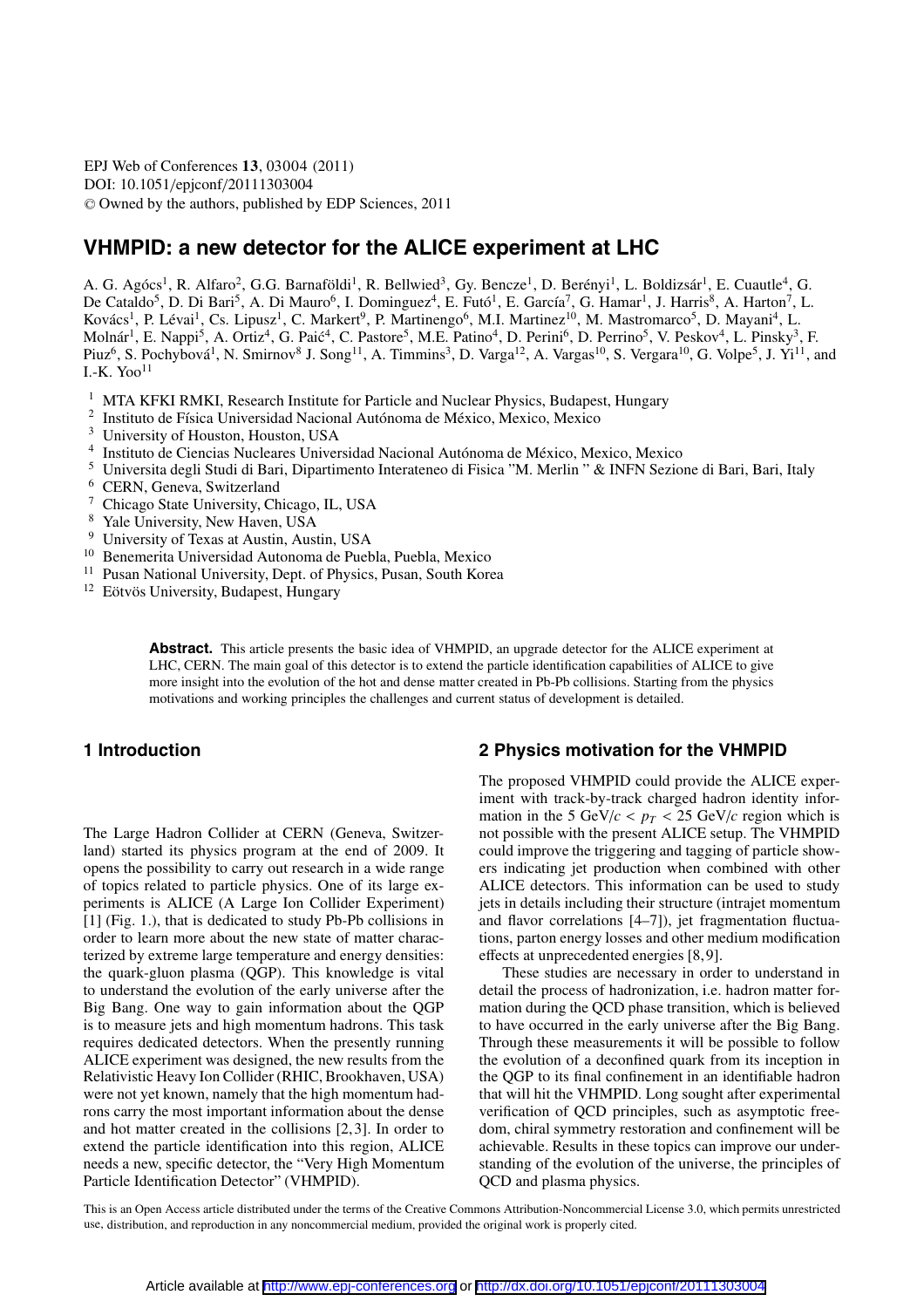

**Fig. 1.** The schematic view of the present ALICE experiment. The VHMPID is likely to take place in the bottom part, around the PHOS detector (shown in purple).



**Fig. 2.** Operation of the VHMPID detector

## **3 The working principle**

The VHMPID is a Ring Imaging Cherenkov (RICH) detector. Its schematic design is shown in Fig. 2. It is designed to identify charged hadrons, mostly protons, pions and kaons. The high-momentum range is achieved by using gas  $(C_4F_{10})$  as the Cherenkov radiator medium. The radiated photons are reflected by a spherical mirror and focused to a ring on the photon detection part. Photon detection is achieved by photosensitive CsI cathoded multiwire proportional chambers or Gas Electron Multiplier (GEM) detectors [10]. These provide the information on the photons in digital form. During the reconstruction, a ring is fitted on the circularily distributed photon hits, from which the Cherenkov angle can be determined. From the angle, the velocity of the particle can be calculated. Combining the velocity with the momentum measured by the tracking detectors, the mass can be calculated, so the incident particle can be identified.



**Fig. 3.** Absorption and efficiency losses in different parts of the detector

### **4 The high-momentum trigger system**

The readout time of the tracking detectors (especially the TPC) is relatively long related to the time between successive collisions provided by the LHC: the expected central collision rate in Pb-Pb is 800 Hz but the TPC can only be operated at 200 Hz [11]. Furthermore, data processing and storage constraints are preventing us from keeping all the data from all the collisions, so we are forced to select the interesting events worth storing. For these reasons the VHMPID needs a dedicated high momentum trigger that could be provided by the TRD detector or by a dedicated sub-detector called the High *p<sup>T</sup>* Trigger Detector (HPTD). It could enhance up to a factor of 40 the recorded high  $p_T$ events and provide information for particle tracking and impact point reconstruction. The high  $p<sub>T</sub>$  particles are detected by the bending of their path in the 0.5 T magnetic field of ALICE. Because these trajectories just slightly differ from a straight line, the HPTD needs several layers in front of and behind the RICH module in order to detect the bending. In Fig. 2. only the frontier layers are shown.

### **5 Design questions of the VHMPID**

In order to achieve the high  $p_T$  identification goals with a Cherenkov detector, a gasous radiator media is used. In favor of having a reasonable detected photon yield despite the low index of refraction, focusing mirrors with good UV reflective properties are used to map the photons into a ring (in contrast to a mirrorless layout, where the image would be a disk). The resulting image will take place in only a limited area, so only this area is required to be photosensitive. However, manufacturing such large mirrors is difficult and expensive so multiple mirrors or segmented layout should be used. This may increase the required photosensitive area and may cause rings to be splitted into parts that are mapped to different detection regions. This imposes a challenge to the reconstructions algorithms and may reduce the identification performance.

The total length of the detector is limited by the available space in ALICE. However the performance of both the RICH module and the HPTD is highly dependent on the length. If the length of the radiator media in the RICH module is longer it means that the particle creates more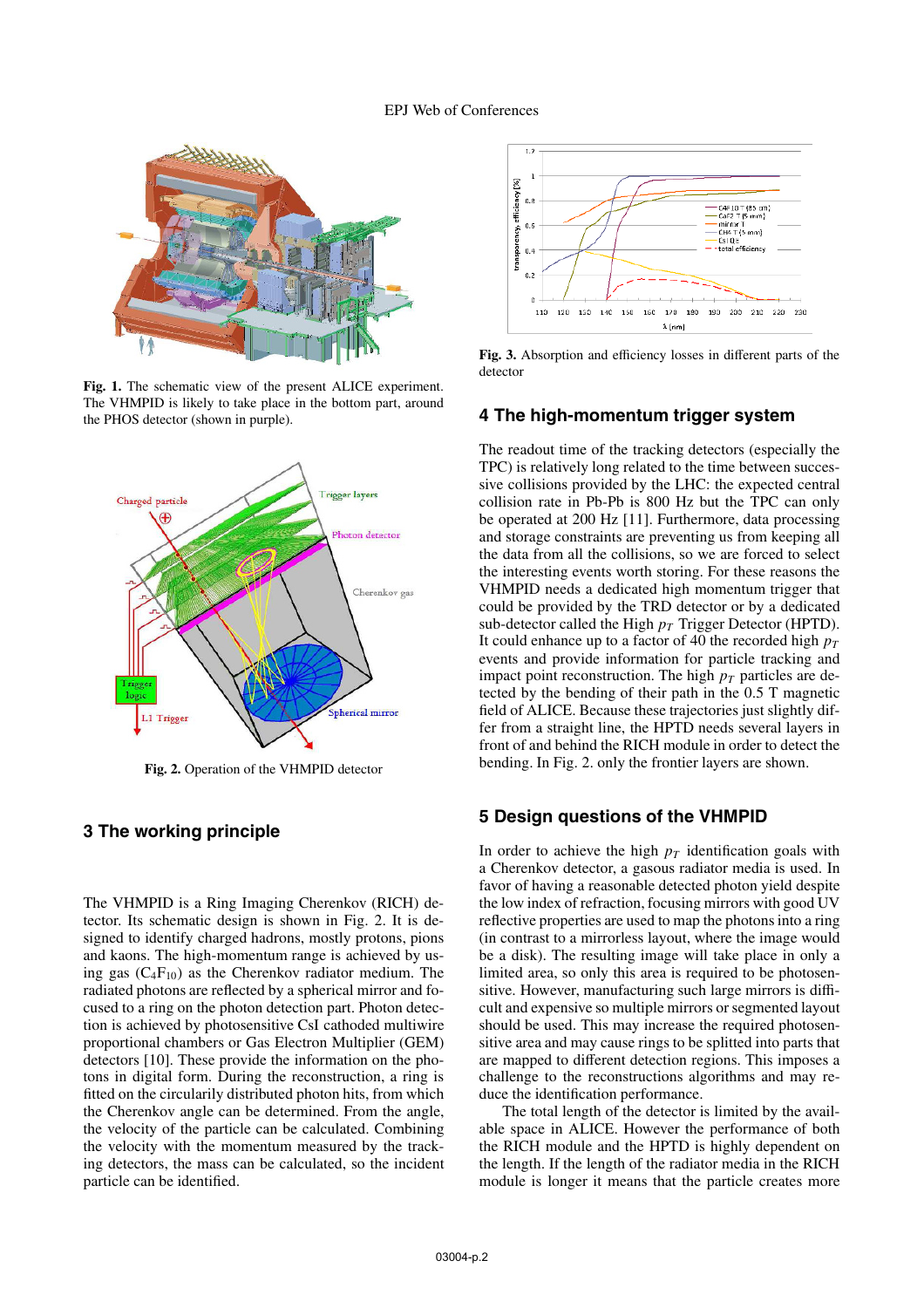

**Fig. 4.** Simulated Cherenkov angles for different particles

Cherenkov photons on its passage. This also increases the number of photons on the final image, where the ring is more likely to be found by the reconstruction algorithms and the statistical error of the resulting angle will be less. Also, if the HPTD has more length, then the sample points on the trajectory of the particles will more likely to resolve the bending of the track. So the lengths of these parts should be optimized for maximum overall performance.

Also, the various optical media passed by the Cherenkov radiation must be chosen carefully: absorption can occur in the Cherenkov gas, on the mirror surface and in the transparent window separating the radiation gas and the methane filled photon detection part (Fig. 3.). Even if a photon survives these, the quantum efficiency of the CsI might prevent us from detecting it. Since both the absorption and the quantum efficiency is highly wavelength dependent and the CsI is the best candidate for photon detection, the other materials should be chosen such that they minimally absorb the photons in the detection range of CsI. Absorption is an important issue to keep track of: on average, only a few times ten photons are expected to be detected, but the reconstructed photon number is smaller because of geometrical overlaps (finite resolution of the detector). After all losses, there must be at least three photon hits to fit a ring on them.

#### **6 Fine tuning the VHMPID with simulations**

Building all the possible geometry layouts with all the available materials is impossible and expensive. These scenarios are investigated by detailed computer simulations, so that the best candidates can be selected. The ALICE experiment has a unified system for these tasks: the AliROOT framework [12]. With its help, the whole VHMPID with all the important materials is constructed in the simulation and thoroughly tested in proton-proton and heavy ion collisions, together with all the other detectors of the experiment. The whole process of the detection is modelled and also the reconstruction of tracks and the particle identities from the measured data. Fig. 4. shows the reconstructed Cherenkov angles for three particle species based



**Fig. 5.** The radiator of the prototype detector. The mirror is located at the end of the tube.



**Fig. 6.** 5 GeV/*c* pion beam crossing the prototype during the beam-test [13]. Place of the incident particle is visible in the middle while the Cherenkov ring is located around it.

on results from the simulations. These reconstructed particle identities are compared to ones that crossed the detector in the simulation and thus the detector efficiency and performance is determined. Based on these, the geometrical and material parameters are tuned to find the optimal solutions.

## **7 Prototype test and integration into ALICE**

Theoretical calculations and simulations help to choose the best layouts which can be built in reality to test with real particle beams to measure any differences from the predictions. Also the reconstruction algorithms can be tested on real data. In the fall of 2009 a successful beam test of a prototype RICH module was carried out at CERN (Fig. 5.). The earlier investigated [14] CsI coated MWPC type readout was clearly able to see the Cherenkov rings made by the pion beam (Fig. 6.).

The latest prototype test was carried out in the fall of 2010 at CERN. For this test a RICH module with dimensions  $64 \times 40 \times 80$  cm<sup>3</sup> was built implementing the focusing layout. It had two different photon detection sections to test two different window materials. The RICH module was between multiple layers of HPTD chambers. These were used to give tracking information for locating the incident particles. Analysis and data aquisition software was developed to match the RICH ring and particle position to the tracks determined by the HPTD. The data taken at this test is currently being analysed.